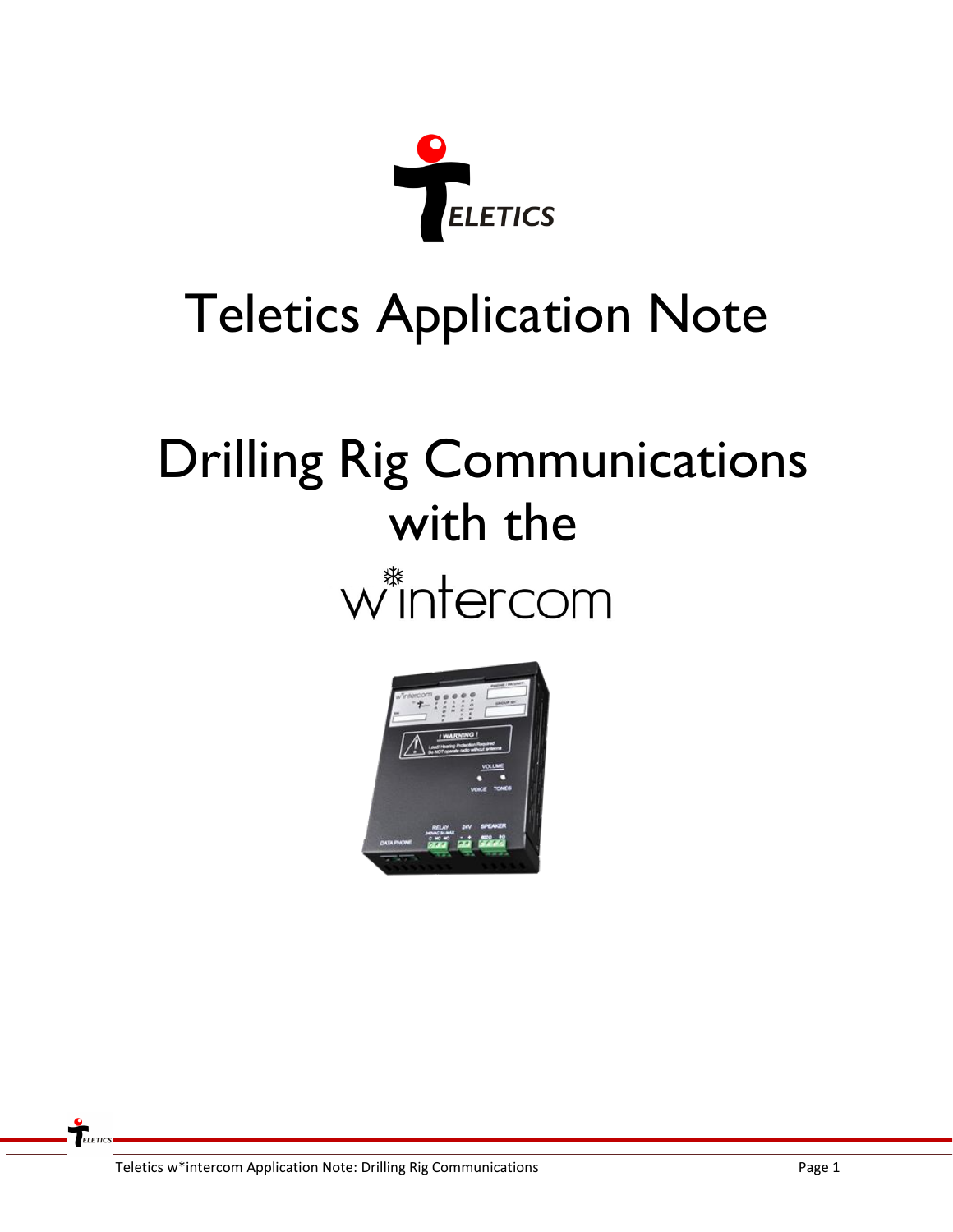#### **Drilling rigs and other mobile work camps have unique communications challenges.**

1. They need to talk to the rest of the world, which is solved with technologies such as VSAT and cellular.

2. They need to be able to communicate with each other, including the need to call out over a Public Address system to the entire camp, for safety and drilling practices purposes.

Teletics has many customers who provide communications services to oil companies. Our customers will provide VSAT services as well as any other communications systems and products that the oil company wants on their drilling rig site.

The Teletics w\*intercom was specifically designed to address the "last 500 yard/meter" communications issues presented by this type of site for telephone voice, Public Address (PA), and internet.

### **Standard Cable Doesn't Last**

Standard multi-conductor cable has a very limited life in mobile camp outdoor environments, especially drilling rig sites.

Failure of the cable becomes almost unavoidable when you consider the unique challenges of the oil rig/camp environment:

- animals chewing on the cable
- heavy equipment running it over
- the requirement to run overhead cable to service the rig and other equipment presents stress to the cable
- the requirement to move the system, in some instances as often as every day

Additionally, since the drilling rig crew is busy with other tasks during tear down, moving, and "rigging up", they generally want the communications provider to decommission and re-commission the phone system before and after the move.

 $T_{\text{ELETICS}}$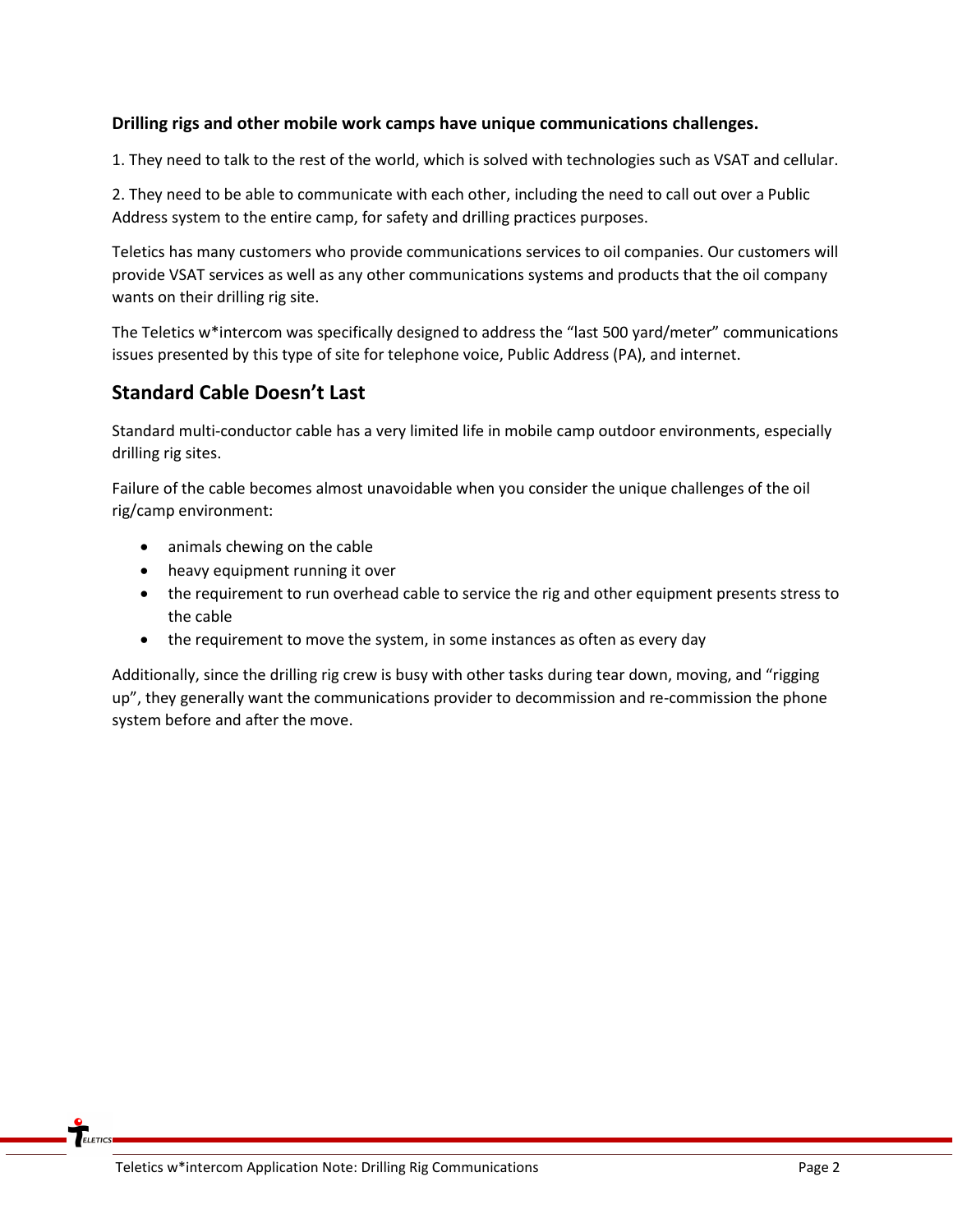## **What is the Teletic's w\*intercom?**

The Teletics w\*intercom is a complete wireless phone, intercom, and public address system for use on drilling rigs (or for any other camp where portable buildings move often). Up to 20 buildings can each have a phone, PA speaker, and internet without running cables. The w\*intercom also has an option for connecting outside lines from satellite or cellular into the system, as well as integrating newer SIP based VoIP accounts into the system.

Each w\*intercom radio has an antenna connector, a connector for a PA speaker, a phone jack, an Ethernet (internet) jack, and a power connector. You simply plug in any standard phone into the unit, and connect a standard PA speaker to each unit:



For each system, you require one Teletics Feature Server, which is the "brains" of the system, taking care of dialing between units and the PA feature. If you desire having access to an outside line, you can order a Feature Server Rack Mount (RM) unit to the system and program it to provide outside line access to whatever phones on the system should be allowed to dial out and in (over VSAT for example).

|         | <b>Requirements and control material control of the control of the control of the control of the control of the control of the control of the control of the control of the control of the control of the control of the control</b> |                                 |                             |  |
|---------|--------------------------------------------------------------------------------------------------------------------------------------------------------------------------------------------------------------------------------------|---------------------------------|-----------------------------|--|
| ELETICS | <b>The Company</b><br>$\overline{14}$                                                                                                                                                                                                | <b>WAN</b><br>$AN -$<br>Console | Feature<br><b>Server RM</b> |  |

ELETICS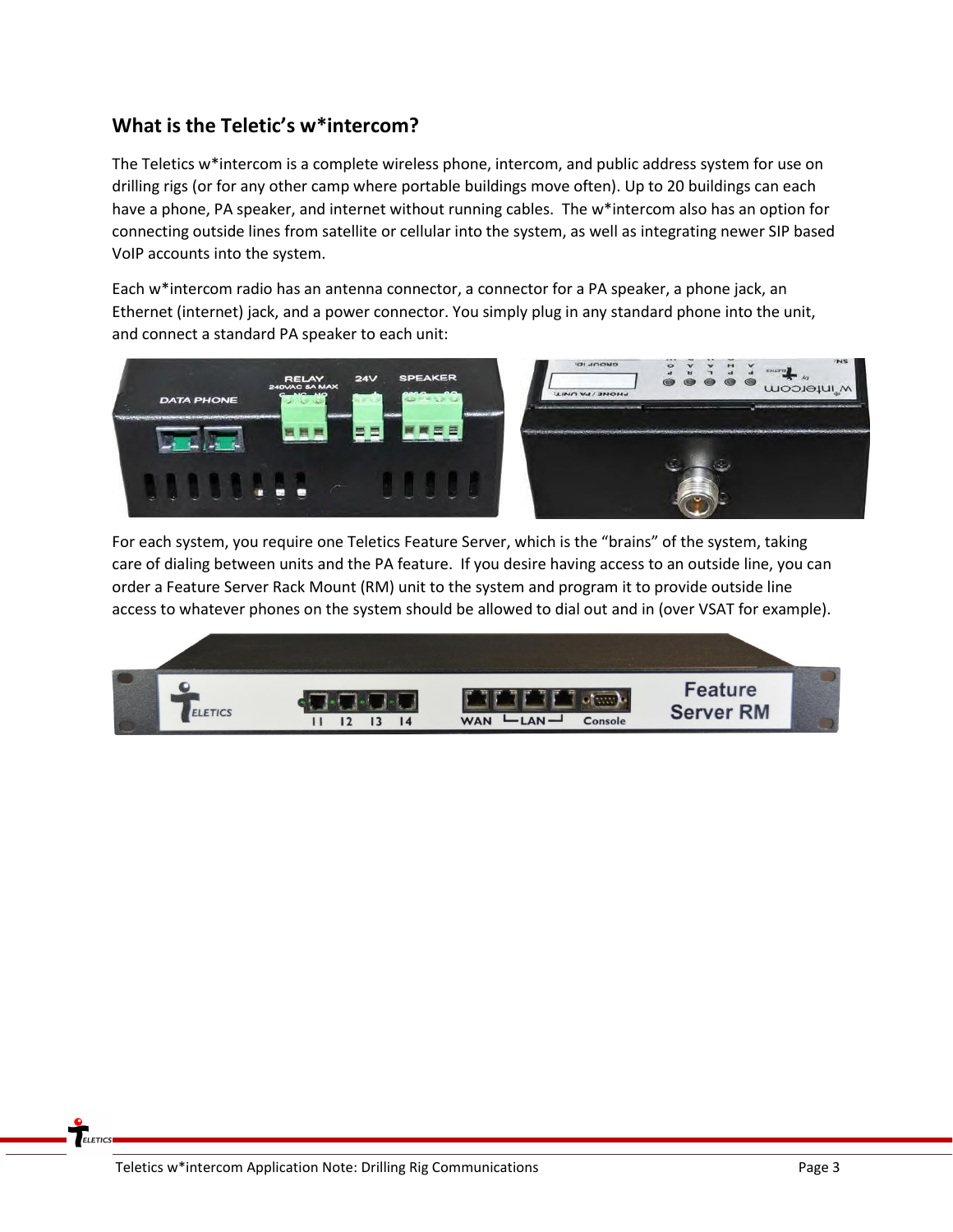**For an example, let's consider a small drilling rig camp that has four trailers and one drilling rig. Also, for example, let's assume that the company man and the geologist get access to one VSAT phone line each.**

This system would consist of 1 of Teletics Feature Server RM and 5 of w\*intercom radios.

The w\*intercom "Master" is unit 11. This unit typically goes near the VSAT system, with the Feature Server RM. The Feature Server RM has 4 LINE ports, two of which are plugged into the VSAT terminal outgoing LINE ports:



You can have up to 20 w\*intercom radios in one system. The numbers that are given to each Phone go from 11 to 30. So if the company man in trailer 13 wants to call the tool push on the drilling rig, and the drilling rig has w\*intercom 14, he simply picks up his phone and dials 14.

In our example, if the two people who have outside phone line access are using phone 12 and 13, the 2 VSAT phone lines for outside calls would be plugged into the Feature Server RM ports

12 and 13. The Feature Server RM simply "maps" those two VSAT phone lines to the correct w\*intercom stations on the system. So, if the person using 12 or 13 dial 9 in front of a phone number, their call is routed out to the VSAT system, and if their line on the VSAT terminal rings, their phone will ring until they answer.

The PA function is accessed by putting a \* character in front of the number of the w\*intercom that you want to PA with. For instance, if the company man is at 13, and he wants to talk through the PA speaker

**ELETICS**